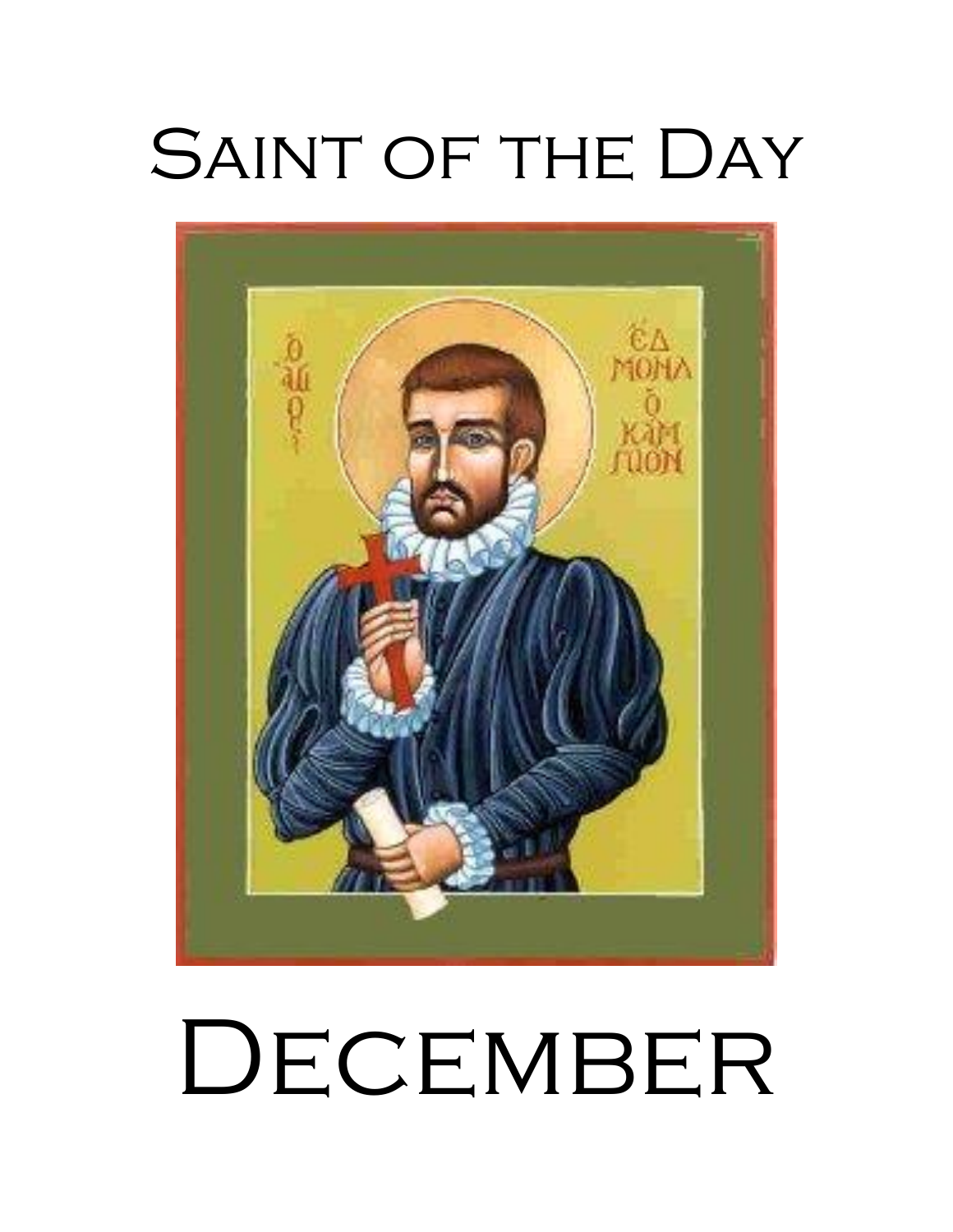# **December 1:** *St. Edmund Campion, Martyr*

St. Edmund Campion was born in 1540 in Protestant London. An exceptionally bright child, he was given a good education. He went to Oxford in 1557, during the last year of Catholic Queen Mary's reign. In 1566, he was given the honor of leading a debate in front of Queen Elizabeth I, who was impressed by him. He became a deacon in Church of England, but soon regretted it. He left England to enter a Catholic seminary in France and became a Jesuit in 1573. He knew then that he desired to return to England and secretly minister to Catholics there, despite the dangers. In 1580, St. Edmund went back to England disguised as a jewel merchant. He secretly preached and said Masses for one year before he was arrested, imprisoned and martyred in 1581. St. Edmund is one of the Forty Martyrs of England and Wales.

# **December 2:** *St. Bibiana, Virgin and Martyr*

St. Bibiana was an early Christian martyr, probably living during the late 4th century in Rome. Christianity had been made legal by Constantine, but persecutions continued. Bibiana's parents were martyred, leaving Bibiana and her sister Demetria alone in poverty. They fasted and prayed, refusing to give up their faith. Demetria died of hunger and Bibiana, after undergoing harsh questioning, died a few days later. Their home was turned into a church, and is now the site of the Basilica of Santa Bibiana.

# **December 3:** *St. Francis Xavier*

St. Francis Xavier was born in Spain in 1506. A student of St. Ignatius Loyola, he and St. Ignatius co-founded the Society of Jesus, known as the Jesuits, in 1534. They desired to send out missionaries all over the world. St. Francis spent much of the rest of his life founding missions in Asia, especially in India. His work throughout India, Japan and Malaysia was very difficult since he lived amongst the poor and ministered to the sick. He died on an island near Hong Kong in 1552.

# **December 4:** *St. John Damascene, Priest and Doctor*

St. John Damascene lived near Jerusalem under Muslim rule in the 8th century. He is the last of the Greek Fathers of the Church. He is known for defending the veneration of icons, for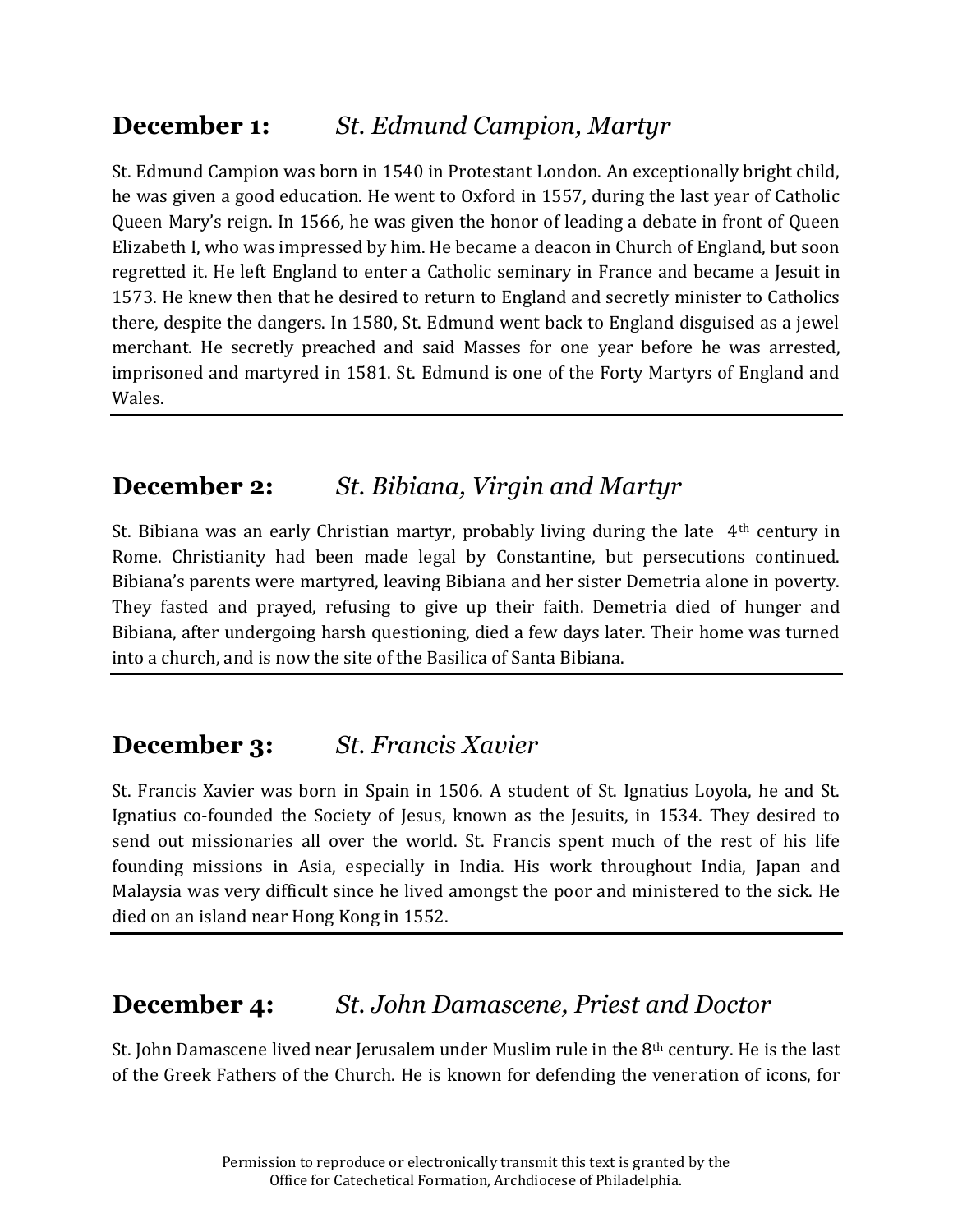his writing on Christian dogma, and for his beautiful poetry. He was devoted to the Blessed Virgin Mary, especially her assumption, on which he preached many sermons.

#### **December 5:** *St. Sabbas*

St. Sabbas, born in 439, became fascinated with monastic life when he was just eight years old. It was in a monastery that he learned to read and was considered an expert in Scripture by the time he was seventeen. He became a monk and desired to live the life of a hermit. Over the years, many people were drawn to St. Sabbas and gradually a new monastic community formed around him. Monks lived alone in caves but worshipped together once a week. It is for this reason that St. Sabbas is considered the father of Eastern Monasticism and is an important figure in the Eastern Orthodox Church. St. Sabbas lived to the age of 91 and died in 532.

# **December 6:** *St. Nicholas, Bishop*

Many legends surround the life of St. Nicholas, who was a 4th century bishop in Greece. One of the most famous legends is of a poor man with three daughters. The man could not afford to help them get married, so St. Nicholas secretly threw bags of gold coins through the man's window. The third time, in order to avoid being seen by the poor man, St. Nicholas threw the bag of gold coins down the chimney. The practice of gift-giving at Christmas is inspired by the generosity St. Nicholas showed to the poor man and his daughters.

# **December 7:** *St. Ambrose, Bishop and Doctor*

St. Ambrose was educated and wealthy, but decided to study to be a Christian. While still a catechumen, he was chosen as Bishop of Milan in 374. He was a great preacher and defended the Catholic faith against the many heresies of the day. It was Ambrose who converted and baptized St. Augustine.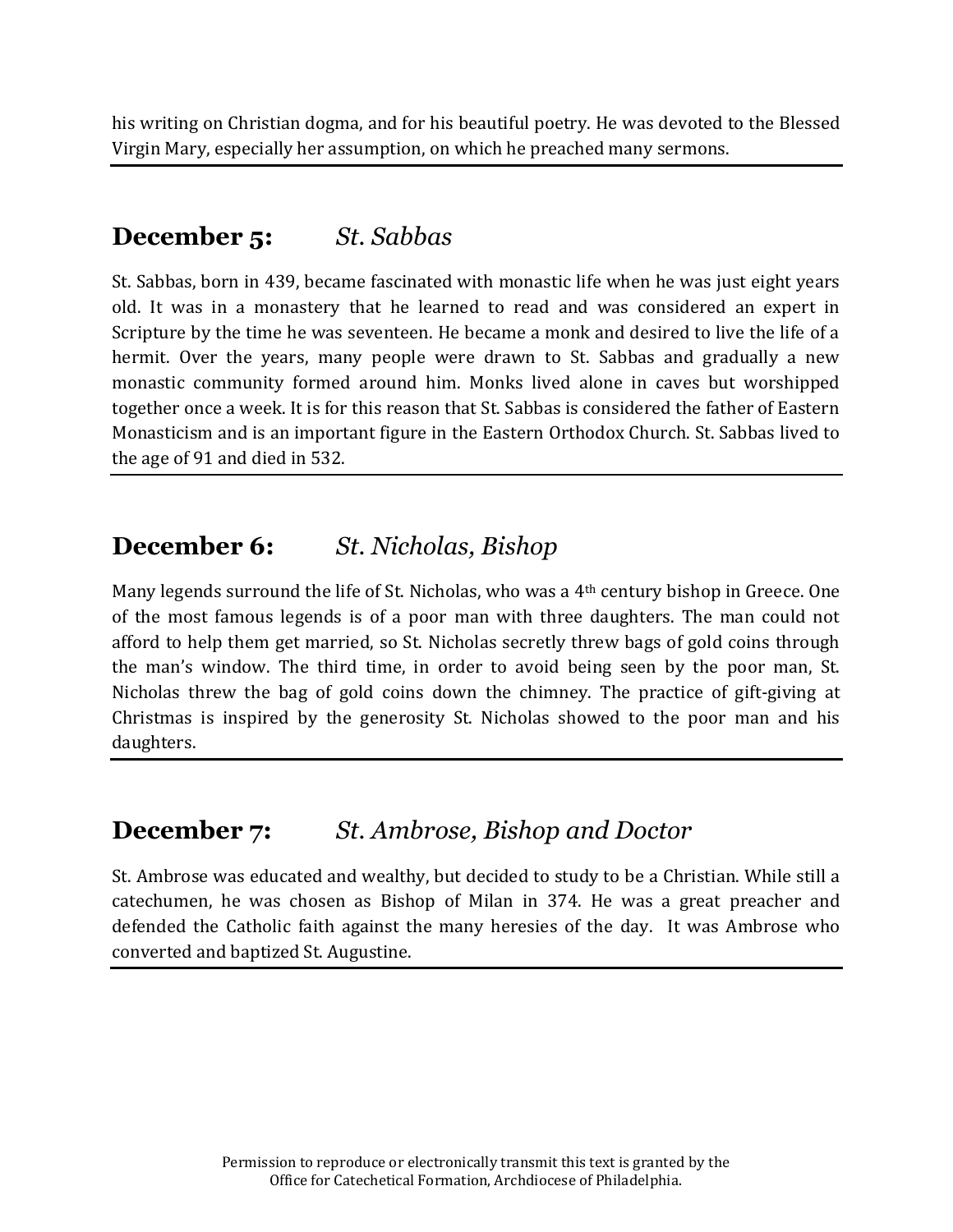# **December 8:** *Solemnity of the Immaculate Conception*

Under the title of the Immaculate Conception, Mary is revered as the patroness of the United States and of the Archdiocese of Philadelphia. In 1854, Pope Pius IX declared: "From the first moment of her conception, the Most Blessed Virgin Mary, by a unique grace and privilege of God and in view of the merits of Jesus Christ, the Savior of the human race, was preserved from all stain of Original Sin." (CCC #490-91)

# **December 9:** *St. Juan Diego*

Juan Diego was a native Mexican Indian living in the 16th century. He and his wife converted to Catholicism after Franciscan friars arrived in 1524. On December 9, 1531, he saw an apparition of the Blessed Virgin Mary and she asked for a church to be built in her honor. Juan Diego saw her again three days later, when she asked him to gather roses for the Bishop. It was then that the famous image, known as Our Lady of Guadalupe, appeared on Juan Diego's cloak. After convincing the bishop to build a church, Juan Diego spent the rest of his life living as a hermit and caring for the pilgrims who arrived to see the place where Mary had appeared. He died in 1548.

# **December 10:** *St. Gregory III, Pope*

Elected Pope by popular acclaim in 731, St. Gregory III's biggest task was to protect the many works of religious art that were being destroyed at the time. Some people worried that looking religious art was like worshipping a false God. However, St. Gregory knew that paintings showing scenes from the Bible or the lives of the saints are very good ways of teaching people about God and reminding us of God's presence in our lives. He died in 741.

# **December 11:** *St. Damasus I, Pope*

It was during the papacy of St. Damasus from 366-384 that Christianity first became the dominant religion in the Roman Empire. He changed the language of the liturgy from Greek to Latin and commissioned St. Jerome to create a new translation of the Bible into Latin. He encouraged the veneration of the early Christian martyrs and preserved their relics and catacombs.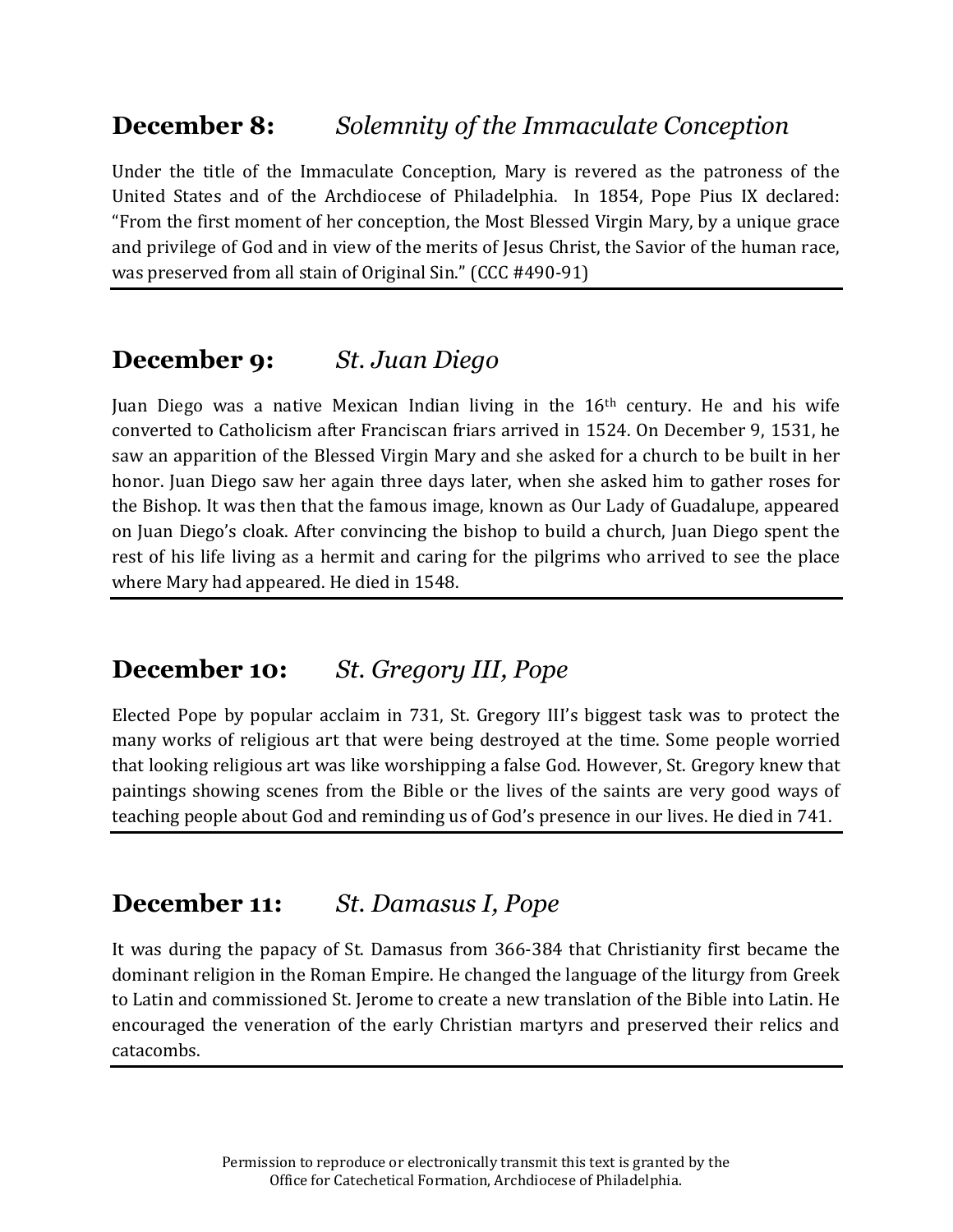# **December 12:** *Our Lady of Guadalupe*

Our Lady appeared to Juan Diego, a poor Mexican Indian, on December 9, 1531. Mary told Juan to build a Church. Juan went to the Bishop to tell him the Lady's request. The bishop did not believe him. Three days later, on December 12, Juan saw the Lady again. She told him to gather roses to give to the bishop. Juan again went to the bishop and opened his cloak to give to him the roses which the Lady had arranged. There was an image of Mary inside Juan's cloak. The bishop then believed and built a church in honor of Mary. We honor Our Lady of Guadalupe because we recognize her concern for all people, especially the suffering and the poor.

# **December 13:** *St. Lucy, Virgin and Martyr*

St. Lucy came from a wealthy family in Sicily about the year 283. She was betrothed to a non-Christian man, but he denounced her for being a Christian to the governor and she was arrested. She was miraculously saved by God from much torture while in prison. She was martyred by the sword in the year 304.

# **December 14:** *St. John of the Cross, Priest and Doctor*

St. John of the Cross was born into a poor family in Spain in 1542. He had a basic education, but once he entered the Carmelite Order he was sent to a prestigious university. After becoming a priest, he met St. Teresa of Avila, who asked him to help her in reforming the Carmelites. They formed the Discalced Carmelites in 1568 and spent ten years traveling through Spain reforming monasteries. However, by 1577 many people became upset by their reforms and John was imprisoned by his own Carmelite brothers for nine months. It was during this time that John wrote his mystical poetry about love, faith, and God's presence in darkness. Once he escaped from prison, he spent the rest of his life writing commentary to his poetry and founding new monasteries. He died in 1591. His poetry is considered one of the greatest masterpieces of the Spanish language.

# **December 15:** *St. Maria Crocifissa di Rosa*

St. Maria founded the Handmaids of Charity in Italy in 1839. She has spent much of her life caring for others. Her mother died when she was seventeen and she devoted herself to caring for her father. He ran a saw mill and St. Maria looked after the women workers.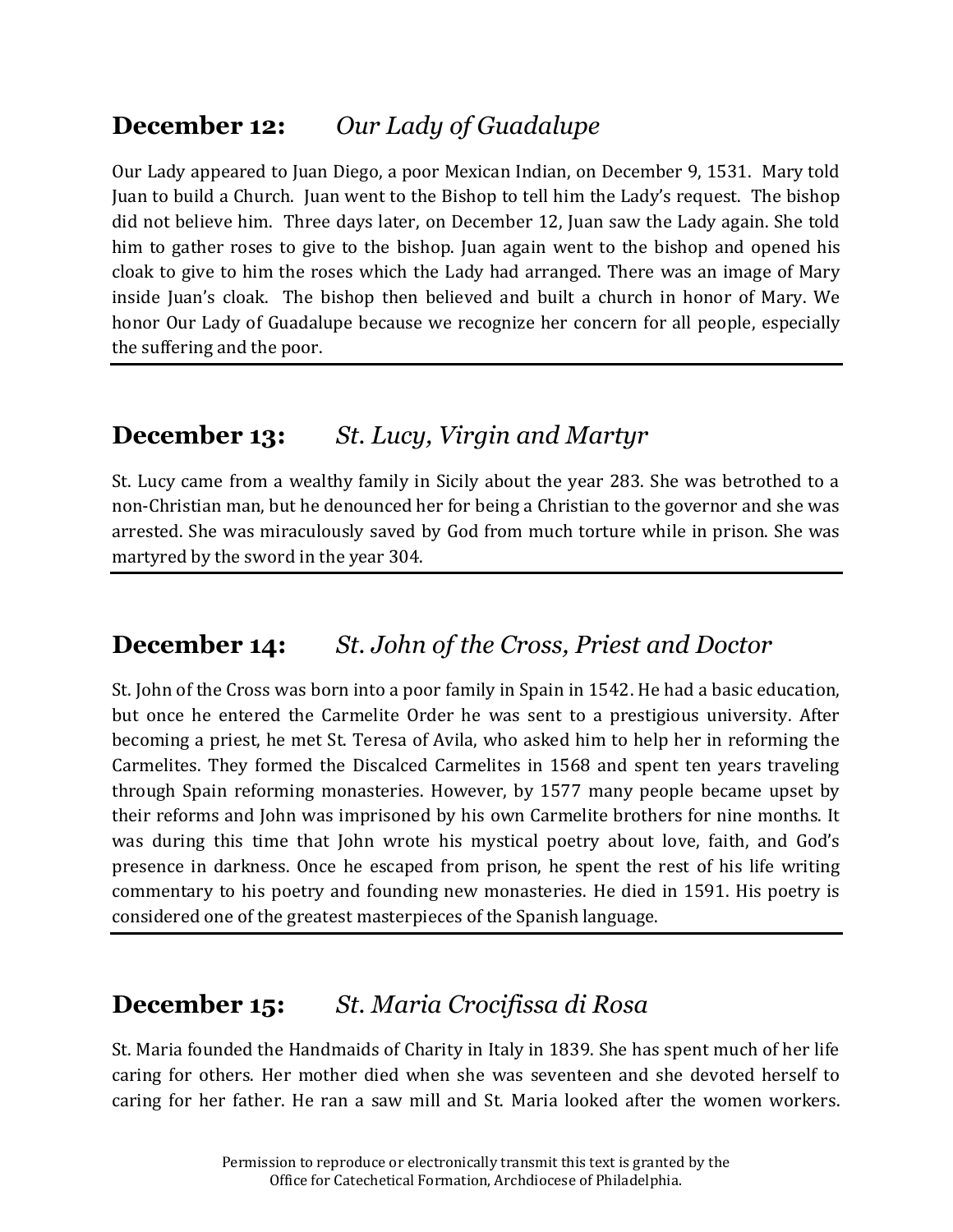Deeply influenced by her experience nursing the sick during an outbreak of cholera, she founded a school to help women in poverty. In 1839, she founded a religious order of women dedicated to imitating the suffering of Christ by caring for the poor and sick. She died in 1855 at the age of 42.

#### **December 16:** *St. Adelaide of Italy*

St. Adelaide was a noblewoman living in the  $10<sup>th</sup>$  century. She was first married at the age of fifteen and had a daughter. But when her husband was killed for political reasons, she fled rather than be forced into another marriage. She was captured and put in prison. A priest dug a passageway and rescued her from prison, but she was later captured again. Otto the Great, the Holy Roman Emperor, then rescued her a second time and they were married in 951. St. Adelaide was crowned empress and had four more children. Throughout the rest of her life, she used her power and influence to found monasteries and churches. Toward the end of her life, long after the death of her husband, St. Adelaide retired to a convent and spent the rest of her life in prayer until her death in 999.

#### **December 17:** *St. John de Matha*

St. John de Matha was a hermit living in France during the  $12<sup>th</sup>$  century. With St. Felix of Valois, he founded the Order of the Most Holy Trinity (the Trinitarians). The Order worked to ransom Christian prisoners from Muslims throughout North Africa. They were very successful, and freed many captives. Today, the members of the Trinitarian Order are involved in prison ministry and education.

#### **December 18:** *St. Flannan*

Despite being the son of a powerful  $7<sup>th</sup>$  century Irish chieftain, St. Flannan chose to become a student of the monk St. Molua. After becoming a monk himself, St. Flannan became a missionary and preached the Gospel throughout Ireland and Scotland. He even convinced his father to give up power and also become a monk. St. Flannan became the first bishop of Killaloe, Ireland.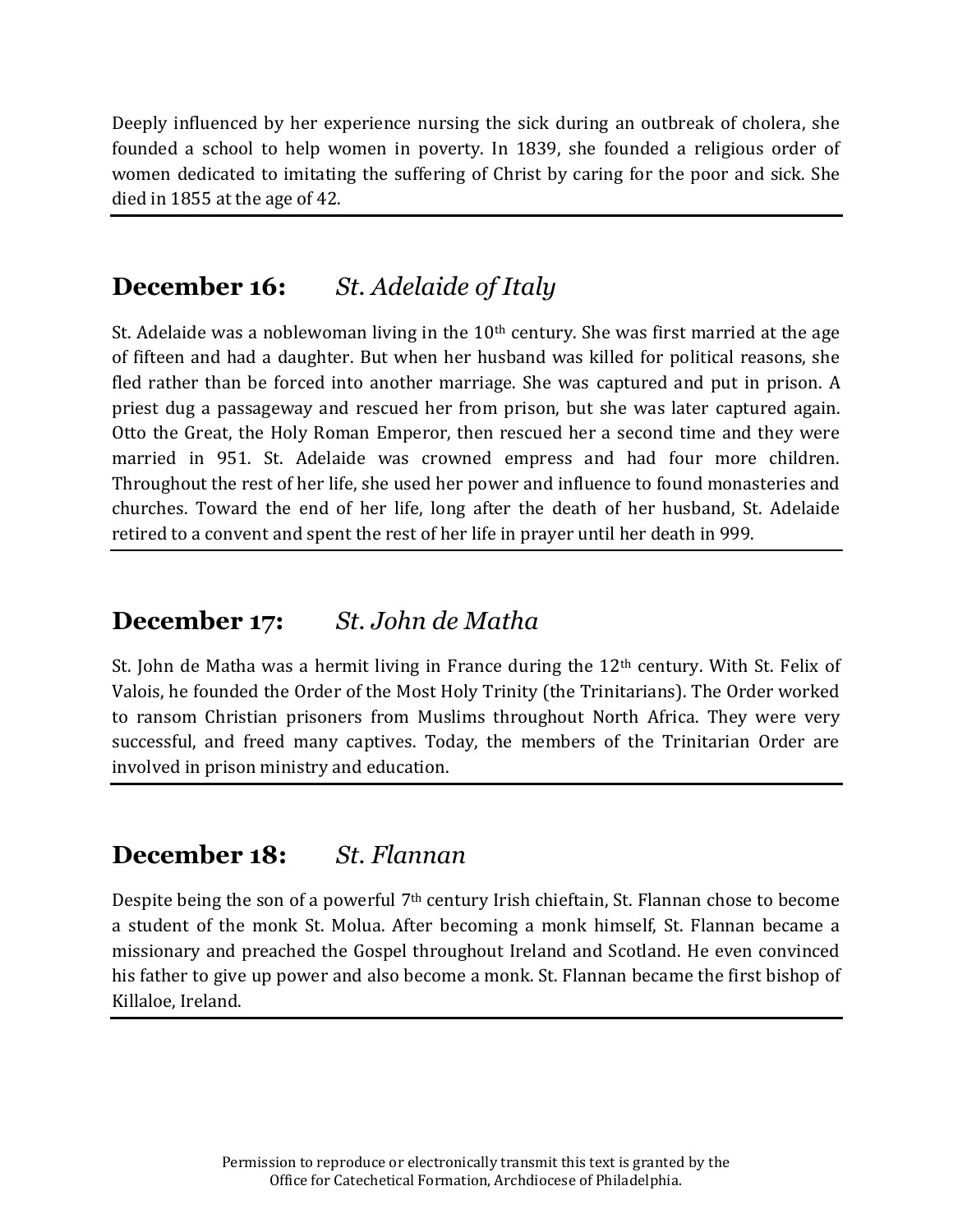# **December 19:** *St. Anastasius I, Pope*

Pope for only two years, little is known about St. Anastasius's early life. He became pope in 399. His short papacy was marked by the hard work of fighting heresy. He is particularly known for condemning the writings of a theologian called Origen, whose work was widely read during this time. St. Anastasius knew St. Augustine and St. Jerome, and was known to be a very holy man.

# **December 20:** *St. Dominic of Silos*

Dominic of Silo was born in the year 1000 in Spain. He came from a family of peasants and worked as a shepherd. Eventually, he became a Benedictine monk. He quickly rose up to become abbot of the monastery, which made others jealous of him. Driven out and exiled, he came under the protection of King Ferdinand I and became abbot of another monastery in Silos, now called St. Dominics. Under his leadership, this once failing monastery became a center of monastic art, scholarship and good works to the poor.

#### **December 21:** *St. Peter Canisius, Priest and Doctor*

St. Peter Canisius was the first Dutch Jesuit priest, and he lived during the Protestant Reformation in Europe. He had great intellectual gifts and helped found the first Jesuit colleges in German-speaking Europe. St. Peter's abilities as a preacher were so great that it is said hundreds of Protestants returned to the Catholic faith after hearing him speak. He did this by always striving to give an open and honest explanation of the faith, rather than simply attack the Protestant church. His strong devotion to the Blessed Virgin Mary led him to write many books about her, and he added the line "Holy Mary, Mother of God, pray for us sinner," to the Hail Mary prayer. He was declared a doctor of the church by Pope Pius XI in 1925.

# **December 22:** *St. Zeno*

The reign of the Emperor Diocletian was a dangerous time for Christians living in 3rd century Rome. St. Zeno was a soldier who was caught laughing when Diocletian made a sacrifice to a pagan god. Once imprisoned, Zeno admitted to being a Christian. He was martyred a few days later.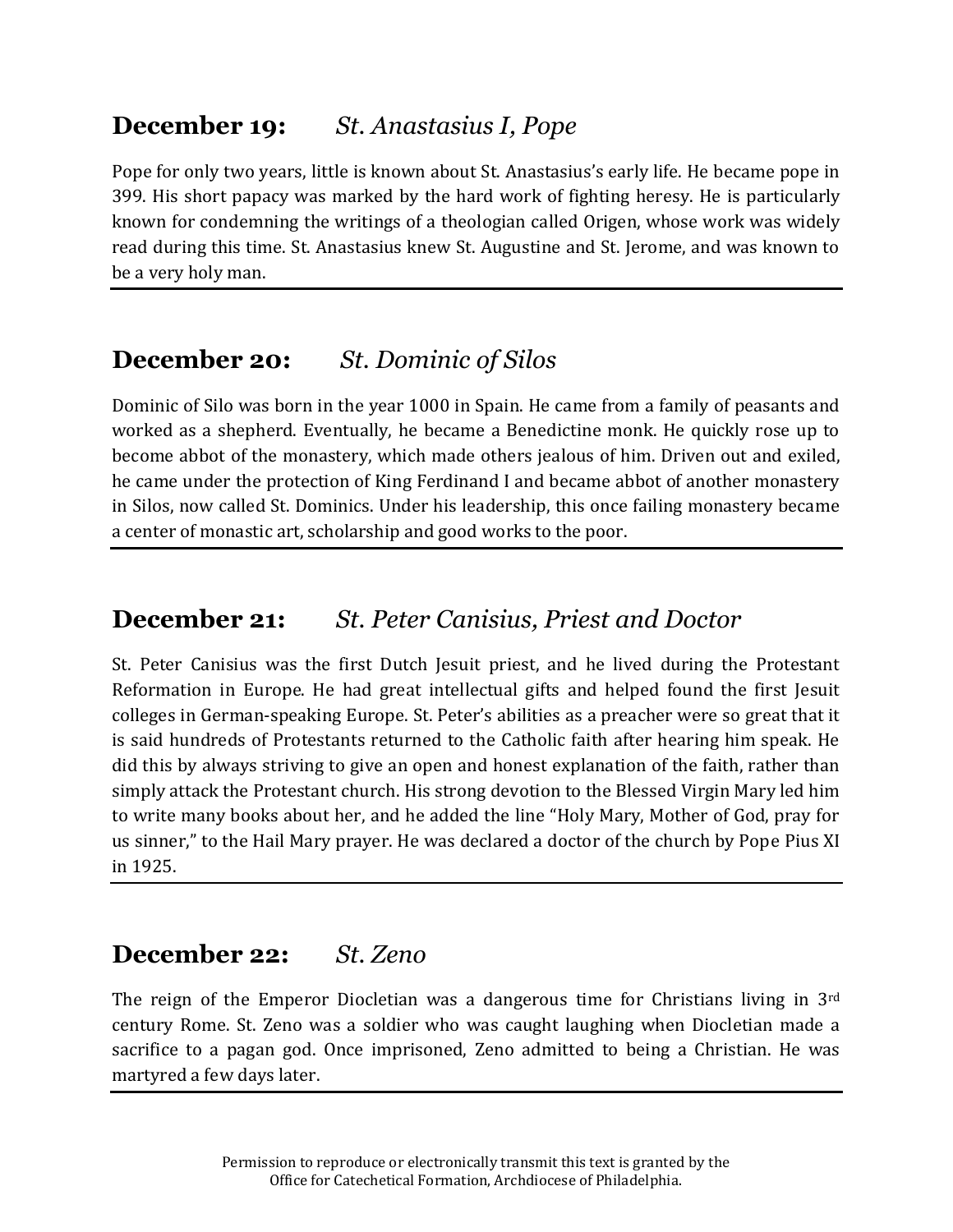# **December 23:** *St. John of Kanty*

Born in Poland in 1390, St. John spent his life as a priest and professor. He was a teacher of theology, scripture and science, and known to be caring towards his students. Despite having a job at an important university, St. John lived a very simple, pious life. His charity towards the poor of Krakow, his generosity towards everyone he met, his love of learning, and his devotion to his ministry as a priest have made him a beloved saint in Poland. St. John Paul II was inspired by his example, saying "Knowledge and wisdom seek a covenant with holiness." St. John of Kanty died in 1473 when he was 83.

#### **December 24:** *St. Fidelis of Sigmaringen, Priest and Martyr*

St. Fidelis was born Mark Rey in 1577 in Germany. Always a modest and studious man, he became a lawyer. He attended Mass frequently, visited the sick, and loved the poor. Soon, he became known as the "poor man's lawyer." Eventually, he felt called to give up the law and join the Capuchin order and took the name Fidelis. He worked hard and became a good preacher and confessor. He lived in an area that had many Calvinist Christians, and many were converted back to the Catholic faith because of his good example. Other Calvinists became angered by this and in 1622, one of them attempted to shoot him while he preached. St. Fidelis escaped unharmed only to be set upon by Calvinist soldiers on the road. They killed him after St. Fidelis begged God to forgive them for their actions.

#### **December 25:** *Solemnity of Christmas*

Jesus Christ was conceived and born of the Virgin Mary. Mary remained a virgin before and after the birth of Jesus Christ. We call this the Virgin Birth. (CCC #499)

#### **December 26:** *St. Stephen, First Martyr*

Stephen, Protomartyr (New Testament), was a Jew raised beyond the area of Palestine. His life was influenced by Greek culture. His name in Greek means "crown." Stephen was one of the seven men designed for special tasks in the Acts of the Apostles. (Acts 6:1-6) Like Jesus, the deacon Stephen was accused of blasphemy. This young deacon delivered an eloquent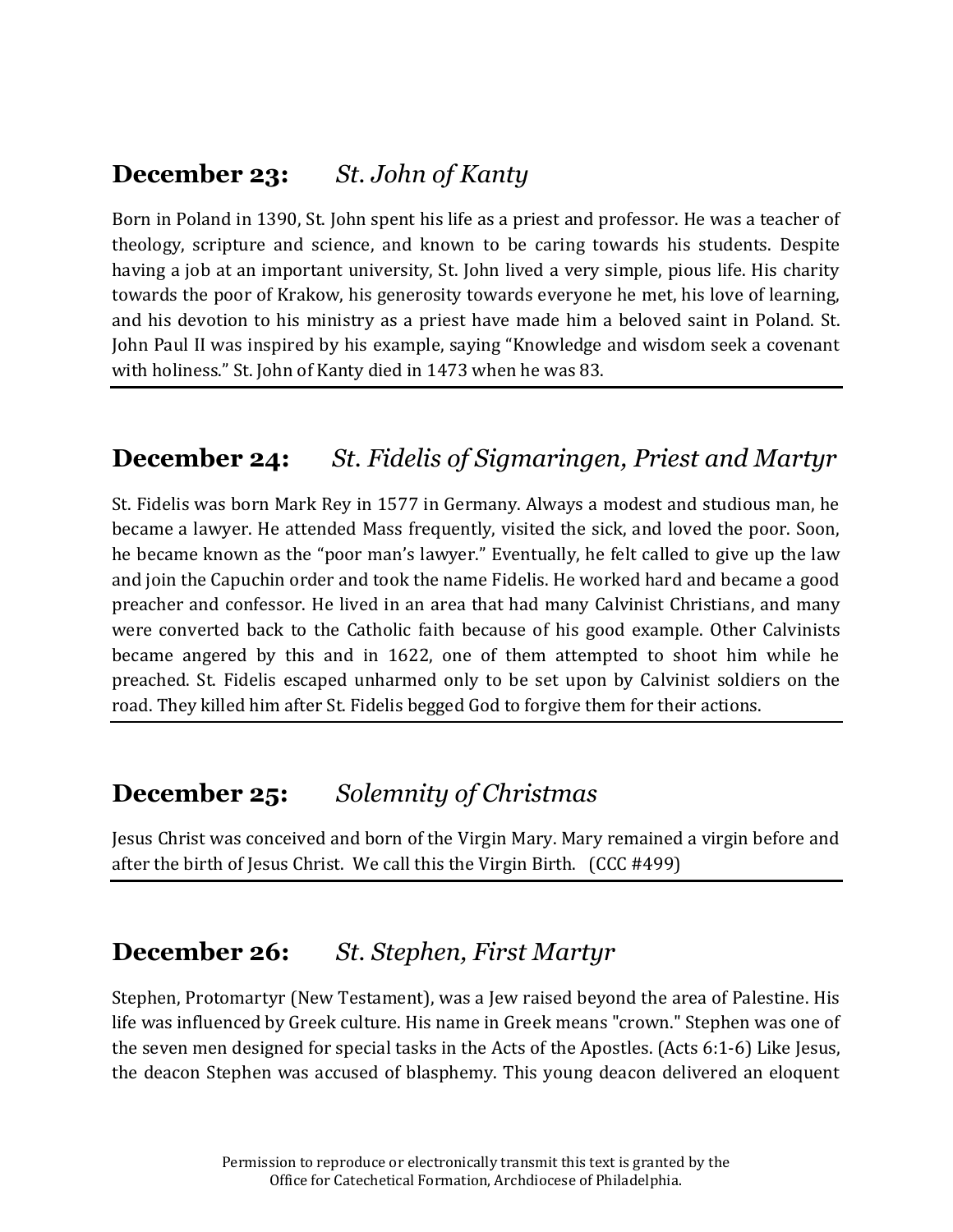speech in defense of Christian beliefs. As a result, he angered the Jews. He was condemned to death by stoning. St. Stephen is the first martyr recorded in the New Testament.

#### **December 27:** *St. John, Apostle and Evangelist*

John, the brother of James, was one of the Twelve Apostles of Jesus. He and his brother were disciples of John the Baptist, but Jesus called them to follow Him with Peter and Andrew. Jesus, while dying on the cross, told John to look after Mary His mother. He was called "the beloved disciple." John is given credit for writing the Gospel of John, three Epistles, and the Book of Revelation. Tradition tells us that he was the only Apostle who died peacefully of old age, in the year 100.

# **December 28:** *The Holy Innocents, Martyrs (Mt. 2:16-18)*

On this day, we remember the very first martyrs for Christ, the innocent children killed by King Herod after the Wise Men did not return to him. In the Gospel of Matthew (2:16-18) we read: "Then Herod, when he saw that he had been tricked by the wise men, was in a furious rage, and he sent and killed all the male children in Bethlehem and in all that region who were two years old or under, according to the time which he had ascertained from the wise men. Then was fulfilled what was spoken by the prophet Jeremiah: *'A voice was heard in Ramah, wailing and loud lamentation, Rachel weeping for her children; she refused to be consoled, because they were no more.'*"

# **December 29**: *St. Thomas Becket, Bishop and Martyr*

St. Thomas Becket was born in London in 1118, the son of a merchant and property owner. He was given a good education, but by the time he finished university, his family had lost their fortunes. He became a court clerk to earn his living, but soon began to work for the archbishop of Canterbury and resolved to work for the Church. Because of his connections, he rose quickly through the ranks and was soon one of the most important officials of the Catholic Church in England. He became a friend and advisor to King Henry II, who appointed him as Archbishop of Canterbury in 1161, the highest Church office in England. Despite this, Thomas led a good and pious life. As Archbishop, he worked to protect and promote the Church above everything else, and this often made King Henry angry. In 1170, the king's men believed that he wished Thomas to die, so four knights approached him in Canterbury Cathedral. They killed St. Thomas with their swords in the church, and he was